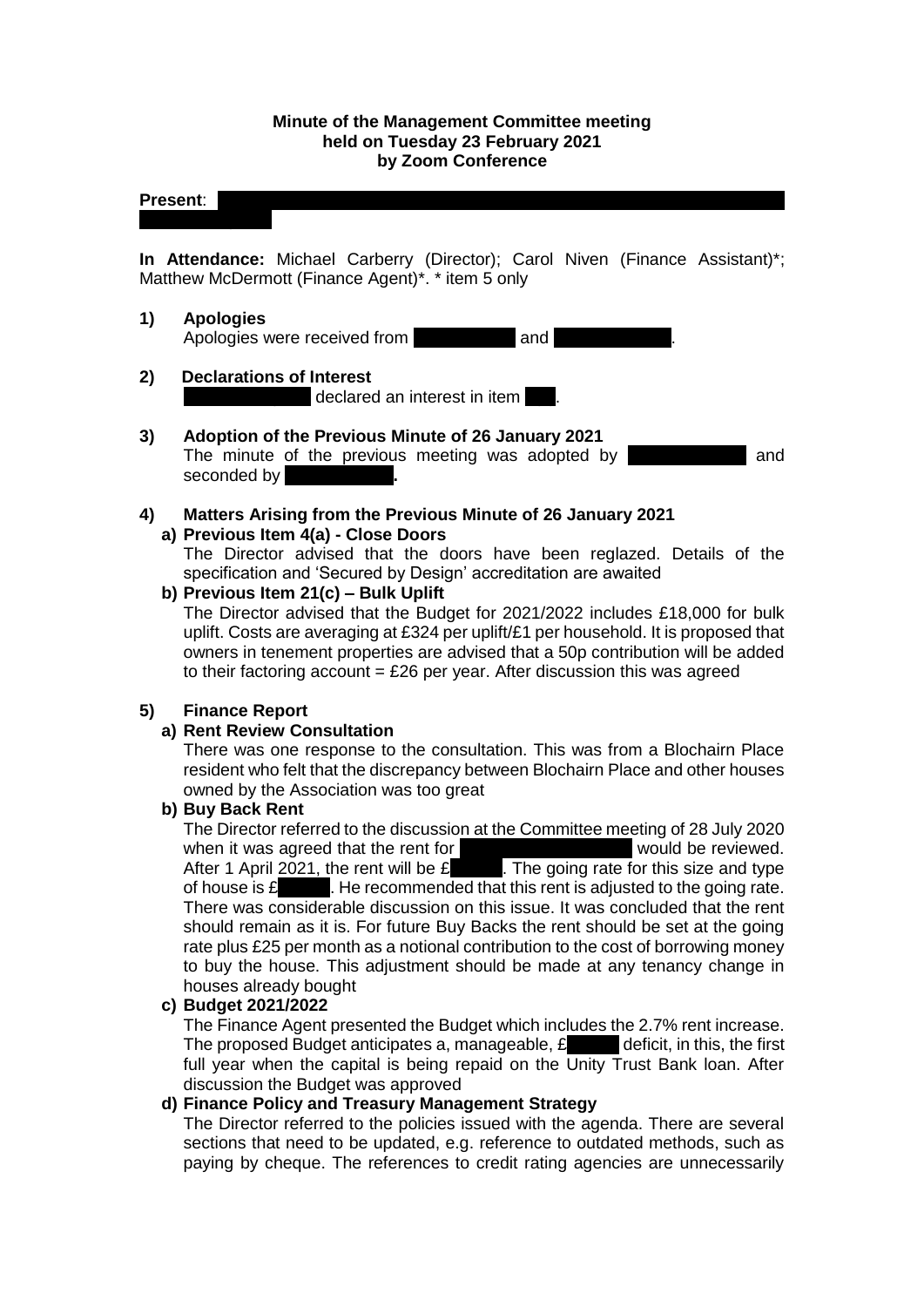complicated and should be simplified. The revised policies will be presented to the next meeting

# **6) Employers in Voluntary Housing (EVH)**

### **a) New Staff Member**

The Director advised that discussions have yet to resume with EVH

confidential issues from 2019/2020, including the Notifiable Event.

### **b) Salary Review**

The Director advised that EVH and Unite the Union have agreed on an increase of 0.8% at 1 April 2021 and CPI + 0.1% at April 2022. CPI will be taken at October 2021. The minimum award will be 1% and maximum will be 2.5%. After discussion the Committee agreed to support the EVH recommendation

### **7) Staffing Sub Committee**

The Committee noted that the Sub Committee met on 12 February to review

## **8) Health & Safety**

### **a) Covid 19**

The Committee noted that the latest Risk Assessment is available on the iPads. All risks are considered to be 'Standard', taking account of measures taken to mitigate them. The office is not likely to open to the public before 1 April. Heightened anxiety and stress within the community and more aggressive and unreasonable behaviour, continues to impact on staff.

was offered flexi furlough on Tuesdays an Wednesdays to deal with child care issues. And care is usually care is usually were offered one day per week in recognition of the stressful circumstances of lockdown. declined to accept the offer as accepted and has taken a Friday.

As nurse-reopened on Monday 22 February, The flexi furlough has ended. The Director offered staff a continuation of the one day per week, emphasising that, when was on furlough and vas on sick leave, he and **Anglela had manned the office.** Angle has accepted the offer of the furlough day. The other two staff members have not responded. The Committee agreed that  $\blacksquare$  could take a furlough day. It was agreed that this be kept under review

### **9) Scottish Government/Scottish Housing Regulator**

### **a) Notifiable Events**

The Committee noted that discussions on

are still under review by the Staffing Sub Committee

### **b) Annual Assurance Statement**

The Committee noted the paper issued with the agenda summarising the issues under review

## **10) Tenant Bonus Scheme**

The Committee noted that the monthly prize draw had not been prepared. It was agreed that this could be put on hold until the AGM.

## **11) National Accommodation Strategy for Sex Offenders (NASSO)**

- **a) NASSO Awareness Group.** The Committee noted that, after lockdown, there will be further discussion with the NAG before further consideration by Committee on the future of the NAG
- **b) Freedom of Information requests**: